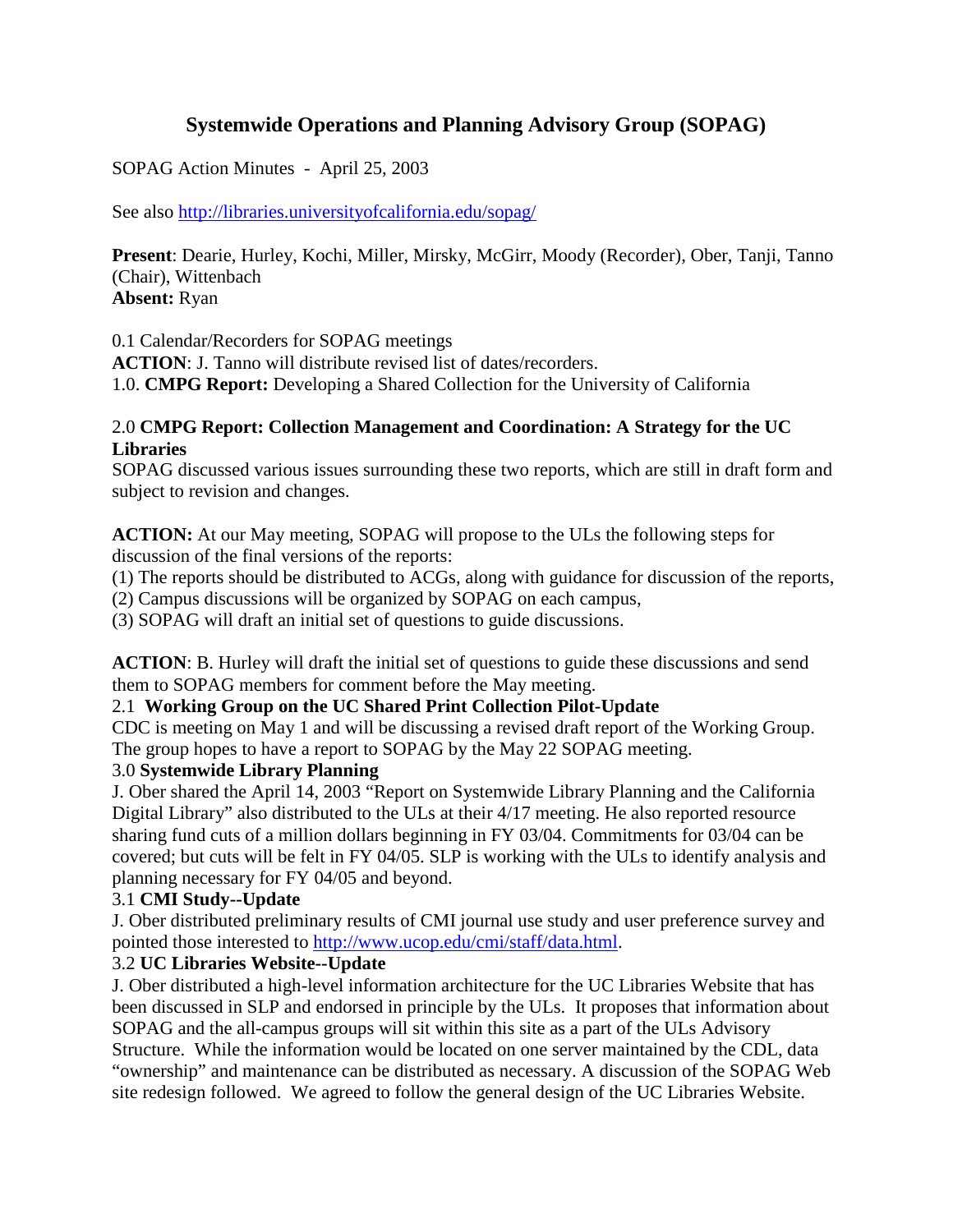ACTION: J. Ober will check on the possibility of using the uclibraries.edu domain rather than the uclibraries.org domain.

## 4.0 **Report on CDL Related Items**

J. Ober referred to the 4/14/03 "Report on Systemwide Library Planning and the California Digital Library". He discussed items mentioned in that report, including a project working with Luna's Insight software and images from Amico, Saskia, the Museums and the OAC project, and the UC art slide libraries, to develop a prototype "image demonstrator" service to deliver digital surrogates for works in architecture and the visual arts. He also alerted SOPAG members to the electronic dissertations project that ProQuest/UMI is proposing for UC graduate divisions to take part in. If adopted, this service would allow graduate divisions to submit dissertations digitally to ProQuest/UMI's collection. Because the ProQuest system uses the same BePress infrastructure as the eScholarship repository it would also be possible for graduate divisions to negotiate a local collection of digital dissertations

J. Ober also reported that a Users Council meeting will be held on April 28 and that Resource Liaison appointments will be completed soon, followed by the annual Resource Liaison meeting on May 9th.

## 4.1 **Melvyl Transition**

Melvy-T trainers are visiting each campus. A Melvyl-T load test combining actual and simulated users will be held on May 1.

## 4.2 **SFX Update**

SFX liaisons from each campus have been appointed and are already active. Training is scheduled for the 2nd week of May.

# 4.3 **CBS/Request/Desktop Delivery--Update**

A status report from Mary Heath was discussed. IAG has endorsed eliminating limits on the number of requests that a patron may make. A discussion of UCSB's desire to use the citation linker forms for patrons, and workflow problems (duplicate requests, forwarding requests to RLFs) also ensued.

**ACTION:** To make the best use of automatic routing of "blank forms," SOPAG endorsed removing limits on the number of patron requests sent through Request and VDX, with the caveat that if this causes problems we will review again. Other workflow problems will be referred to RSC for comment on how extensive they are and whether there are workarounds that can be implemented to increase the likelihood of meeting the timeline described in the document. 4.4 **eScholarship--Update**

SOPAG discussed the demand for supporting e-journals and the ability of the BePress-based infrastructure to support them. Ober noted that further and custom development by the CDL is not likely at this time.

**ACTION:** CDL will provide information to eScholarship liaisons detailing the capabilities of the BePress infrastructure and any attendant organizational support for new or migrated e-journals. 4.5 **Digital Preservation--Update**

Patricia Cruse has been hired as the new director of the UC libraries' Digital Preservation Program housed at the CDL.

## 5. **AIM--Ongoing Discussion**